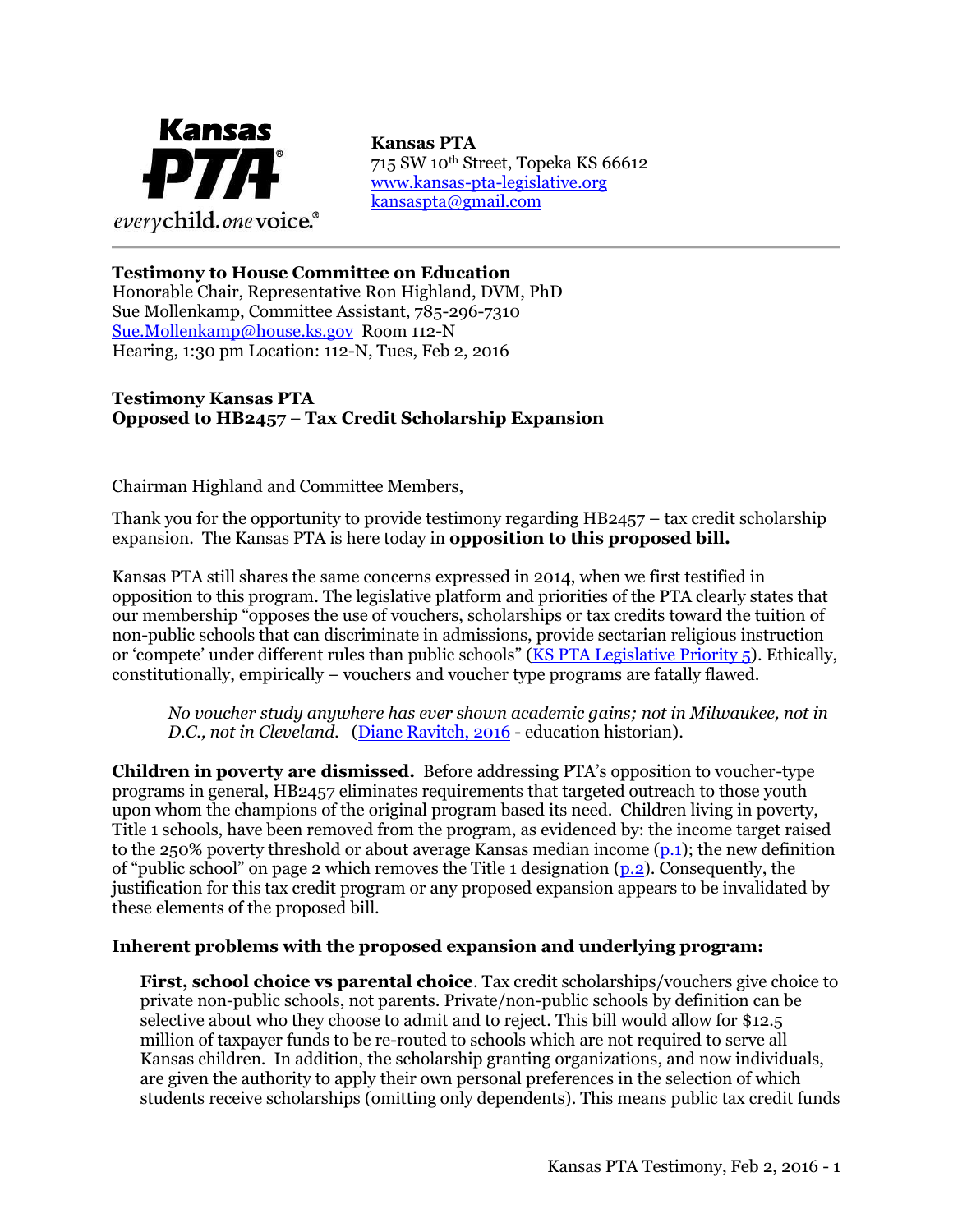can be withheld from students who do not meet the granters' or non-public schools' specific ethnic, religious, academic, athletic or other expectations, and exclude those youth whose educational needs are most resource intensive.

**Second, lack of accountability**. Any non-public school providing education to elementary and secondary students is eligible for taxpayer scholarship funds. Yet, nonpublic schools are exempt from standards and accountability requirements [\(KS Regulations](http://www2.ed.gov/about/offices/list/oii/nonpublic/kansas.html) [2015\)](http://www2.ed.gov/about/offices/list/oii/nonpublic/kansas.html). Public tax credits funds can be awarded to un-accredited entities. Non-public private programs can opt out of state testing, nor are they required to publish test results and are legally allowed to withhold critical financial information. Scholarship receiving programs would not be required to adhere to legislative mandates like the proposed suicide prevention in-service for teachers or Celebrate Freedom Week curriculum, and other such directives. The Scholarship program has no comprehensive assessment of student achievement nor credible measure of its educational program impact to inform parents and tax payers. Furthermore, the state would be unable to assess the efficiency of these alternative choices in comparison to the public school districts, because comparable achievement and financial data is be unavailable. Further, the bill weakens parental accountability for making an informed choice by repealing public school attendance as a criteria for scholarship eligibility.

**Third, the bill is financially questionable**. The tax credit Scholarship Program cap is being increased to \$12.5 million and the proposed deductible contribution is maxed out at 100% for any and all Kansans - not just corporations. While a fiscal note was not available at the time the testimony was due, HB2457 clearly adds financial pressure to the State General Fund at a time when core services are being further reduced or eliminated and the pending Gannon lawsuit could increase the state's fiduciary obligation.

As a parent and taxpayer, it seems that the prudent course of action would be to re-dedicate state efforts on the existing public education infrastructure, to strengthen our centers of learning that welcome all Kansas youth, and to invest the resources required by our great Kansas educators to provide every child with the opportunity to achieve rigorous state education standard [\(Legislative Post Audit, 2006\)](http://skyways.lib.ks.us/ksleg/KLRD/Publications/Education_Cost_Study/Cost_Study_Report.pdf). Kansas legislators have a constitutional obligation to provide equitable opportunity for all students to achieve, not just a select hundred or two.

On behalf of the parents, teachers, and patrons of the Kansas PTA, we oppose this bill and we thank you for your time and consideration.

-May F Smele

Mary Sinclair, PhD, Kansas PTA Advocacy Team on behalf of Denise Sultz, Kansas PTA President [kansaspta@gmail.com](mailto:kansaspta@gmail.com) <u>Ransaspialog Inan.com</u><br>
Cc: Josh Halperin, VP of Advocacy<br>
Cc: Josh Halperin, VP of Advocacy

Devin Wilson, State Legislative Co-Chair

## *THE PTA POSITION*

*Kansas PTA is [a nonpartisan](http://www.kansas-pta-legislative.org/?q=htt_nonpartisan-guidelines) association that promotes the welfare of children and youth. The PTA does not endorse any candidate or political party. Rather, we advocate for policies and legislation that affect*